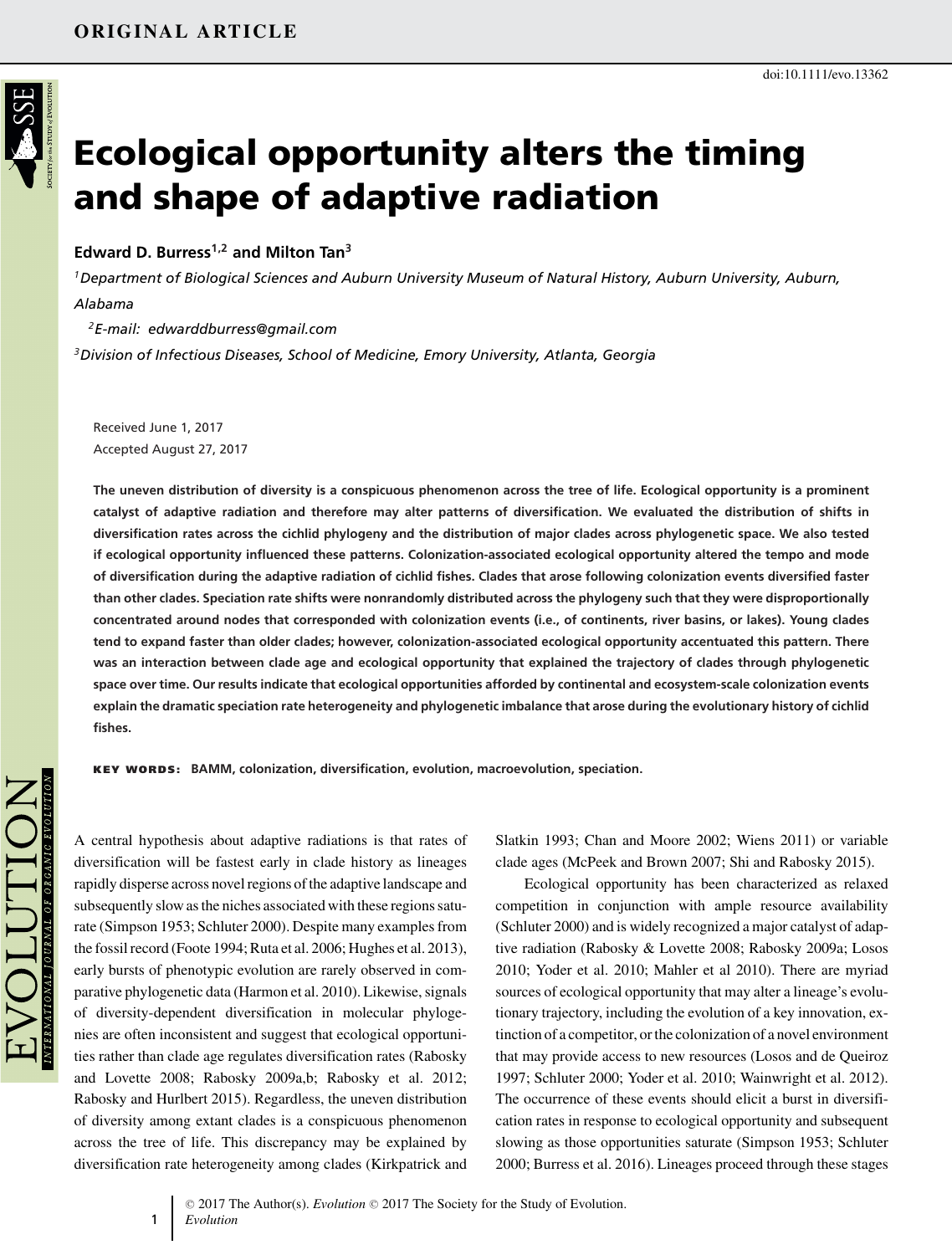differently. For example, adaptive landscapes are variable across different organisms and environments and the magnitude of ecological opportunity, such as that afforded by the colonization of a novel ecosystem, will manifest in different ways and to different degrees. For example, among freshwater fishes, there is a large disparity in the ecological opportunities provided by lakes and rivers (Seehausen 2015). Additionally, ecosystem size constrains ecological opportunity and thereby in situ adaptive radiation (Wagner et al. 2014). Furthermore, ecological opportunity may interact with other mechanisms such as sexual selection (Wagner et al. 2012) or hybridization (Meier et al. 2017) that may accentuate the influence of ecological opportunity on adaptive radiation.

Cichlids are the third most species-rich family of fishes and exhibit diversity that is not equally distributed across clades and considerable diversification rate heterogeneity among clades (McMahan et al. 2013). Some clades have diversified rapidly, particularly those of Lakes Malawi and Victoria. For example, the  $\sim$  700 species endemic to Lake Victoria arose over the last 150,000 years (Meier et al. 2017), whereas other much older lineages have relatively few extant species (McMahan et al. 2013). Cichlids also have a complex biogeographic history. For example, cichlids colonized South America via trans-Atlantic dispersal from Africa (Friedman et al. 2013; Matschiner et al. 2017) and later colonized Middle America also via trans-Atlantic dispersal ( $\check{R}$ íčan et al. 2013). In addition to these major continental scale colonization events, cichlids have also independently colonized and diversified within myriad lakes throughout East Africa (Wagner et al. 2014) and Middle America (Elmer et al. 2014). In some cases, lakes have been repeatedly colonized after multiple transitions between river and lake environments (Salzburger et al. 2005). These features make cichlid fishes an ideal model to assess the role of colonization-associated ecological opportunity on the tempo and mode of diversification during their adaptive radiation.

Our objectives were twofold. First, we estimated diversification rates across a family-wide phylogeny of 903 species of cichlid fishes that spans all major lineages. We focused on the relative rates among major clades, rates through time, and associations between rate shifts and colonization-associated ecological opportunity. We hypothesized that rate shifts would be nonrandomly distributed across the phylogeny due to ecological opportunities afforded by colonization events during the evolutionary history of cichlids. Therefore, we predicted that rate shifts would be disproportionally concentrated around nodes that correspond with known colonization events (i.e., colonization of a continent, river basin, or lake). Second, we quantified the relative shapes of different regions of the phylogeny (i.e., the distribution of major clades in phylogenetic space). Lineages explore phylogenetic space as they proceed through the stages of adaptive radiation (Lewitus & Morlon 2016) such that lineages should exhibit differently shaped

phylogenies because of different modes of diversification that are apparent depending upon clade age and temporal proximity to changes in ecological opportunity. We hypothesized that ecological opportunity also alters the shape of phylogenies by accentuating phylogenetic characteristics such as phylogenetic expansion, phylogenetic imbalance, and the distribution of branching events through time. Therefore, we predicted that the relationship between phylogenetic shape and clade age would be different between colonization-associated clades and clades that did not arise in association with colonization-associated ecological opportunity.

# *Methods* **PHYLOGENY CONSTRUCTION**

To provide a phylogenetic hypothesis for comparative analyses while accommodating phylogenetic uncertainty, we sought to infer a distribution of densely sampled, time-calibrated phylogenetic trees. Synthetic time trees were inferred using several steps, including (1) compiling sequence data from GenBank, (2) bootstrapping maximum-likelihood phylogenetic analysis on these sequence data to infer a distribution of bootstrap trees representing all cichlids, (3) performing time-calibrated phylogenetic analysis to infer a posterior distribution of reference time trees representing a subset of cichlids, and finally, (4) integrating these results to infer divergence times on the bootstrap trees based on the reference time trees.

First, to compile phylogenetic data, we used the PHLAWD pipeline (Smith et al. 2009) to query GenBank for several commonly used genes in cichlid phylogenetics. PHLAWD was designed to rapidly compile phylogenetic datasets for densely sampled species-level phylogenetic analysis. A GenBank database was downloaded and set up using PHLAWD (accessed 2016 Dec 16). For each locus, PHLAWD queries the GenBank database and generates alignments where a single sequence represents each taxon (generally species, but also subspecies if present) (Smith et al. 2009). We queried the mitochondrial genes 12S, 16S, COI, cyt b, ND2, ND4 and the mitochondrial control region; and the nuclear genes 4c4, enc1, RAG1, RAG2, S7 intron 1, SH3PX3, glyt, myh6, plagl2, ptr, sreb2, and tbr1. Outgroup taxa were selected from other ovalentarians used in a time-calibrated phylogenetic analysis of cichlids (Friedman et al. 2013). Sequences were excluded if they represented unidentified taxa marked with sp., aff., cf., and hybrids by NCBI taxonomy. We also manually included several sequences as user sequences (Table S1). For some species, subspecies were also present in the alignment generated by the PHLAWD pipeline. For these species, we selected the longest sequence from among the subspecies present for each locus to represent the species.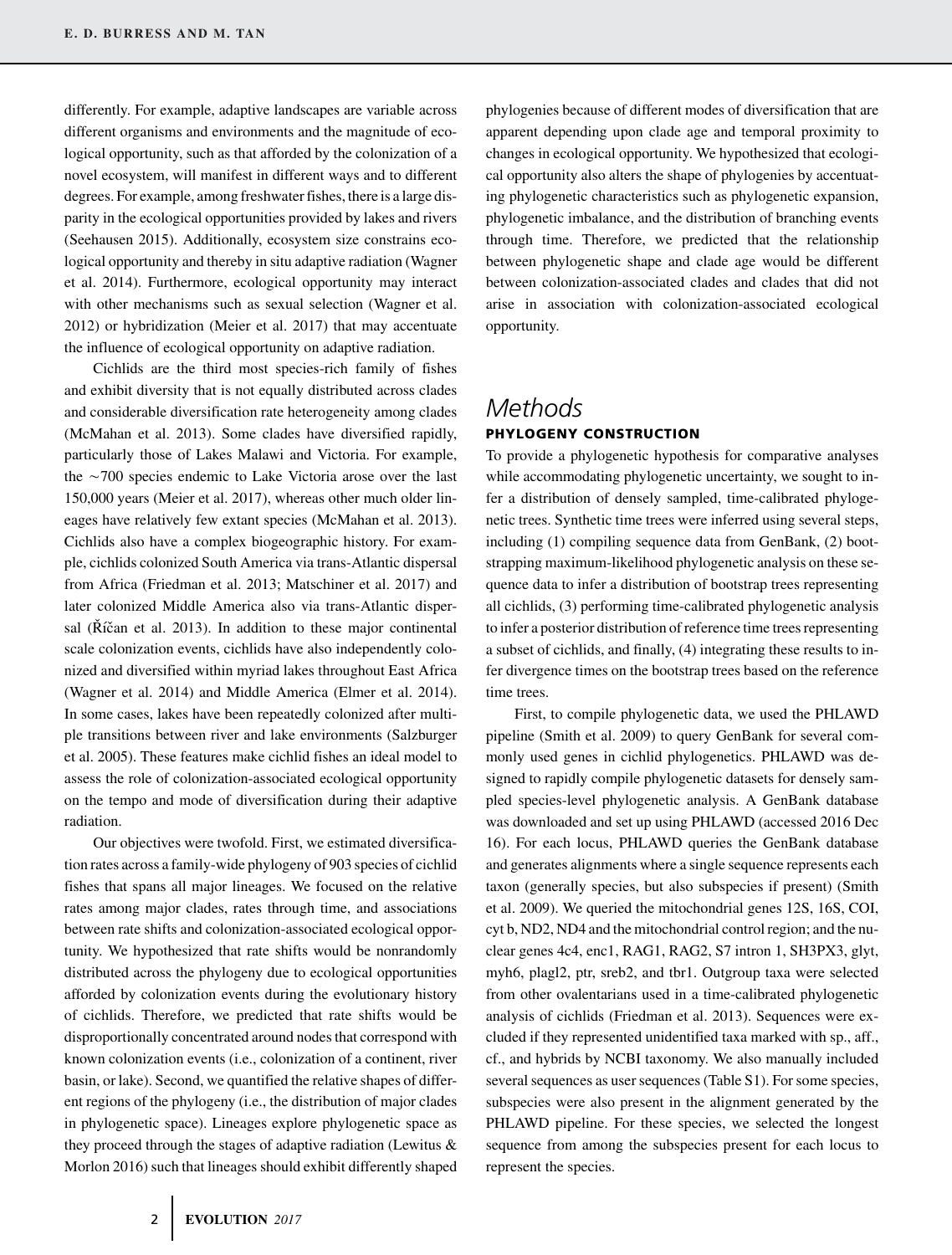Sequences were concatenated and alignment formats converted using AMAS (Borowiec 2016). PartitionFinder 2.1.1 (Lanfear et al. 2016) was used to determine the best model of evolution and partitioning scheme available for RAxML (Lanfear et al. 2016). A preliminary maximum likelihood tree was inferred, followed by manual inspection to remove incorrectly placed taxa. Finally, a maximum likelihood tree was inferred, and 100 bootstrap replicates were analyzed with branch lengths estimated. A distribution of reference time trees for subsequent congruification were inferred using the xml file made available by Friedman et al. (2013) for their time-calibrated phylogenetic analysis of percomorphs (doi[:10.5061/dryad.48f62\)](http://10.5061/dryad.48f62). Friedman et al. (2013) used 14 fossil calibrations for the ages of 13 outgroup nodes distributed across Percomorpha and the root node using a relaxed-clock analysis in BEAST to calibrate their phylogeny, which included 156 percomorph species, including 91 cichlids. Friedman et al. (2013) provides a relatively young estimate of cichlid age that infers trans-Atlantic dispersal from Africa to South America, which has been corroborated by subsequent analyses (Matschiner et al. 2017). We performed two runs using BEAST 1.8.2 (Drummond et al. 2012). Using burntrees.pl [\(https://github.com/nylander/Burntrees\)](https://github.com/nylander/Burntrees), burn-in was excluded and 50 evenly spaced time trees were sampled from the remaining posterior distribution of each run, resulting in 100 time trees. We then determined the maximum clade credibility (MCC) tree from these samples using TreeAnnotator.

We timed the maximum-likelihood tree using the MCC tree as a reference by the congruification method (Eastman et al. 2013) implemented in geiger version 2 (Pennell et al. 2014). The congruification software automatically finds matching nodes between a reference time tree to a target tree based on shared taxa. The node ages of shared nodes from the time tree are then used as secondary calibrations to calibrate the target tree, and divergence times were estimated using treePL (Smith and O'Meara 2012). We used the congruify and write.treePL functions to perform the congruification and generate the treePL input files for analysis. The treePL analysis was primed to determine optimal settings, and the tree was then time-calibrated with the thorough setting. This was also repeated for the 100 bootstrap trees and 100 sampled time trees to allow for comparative analyses accommodating uncertainty in tree topology and divergence time estimates. To maximize the number of shared nodes between each bootstrap tree and time tree pair, trees were paired to minimize the Robinson–Foulds distance between them, computed using phangorn (Schliep 2011). This was done iteratively without replacement; hence, for each bootstrap tree, the nearest time tree was selected, and this time tree was excluded from the set paired to the remaining bootstrap replicates. As with the ML and MCC tree congruification, each treePL analysis was primed to determine optimal settings, and divergence times were estimated with the thorough setting.

#### **DELIMITATION OF FOCAL CLADES**

We delimited 27 nonoverlapping clades across the cichlid phylogeny that exhibit variable species diversities and clade ages (Table 1). Ten of the 27 focal clades are defined by nodes that correspond to known colonization events that were represented in our phylogeny (i.e., of continents, river basins, or lakes). The focal nodes (i.e., colonization nodes hereafter) for these clades were defined as the node where all descending tips occur in the same region, except for South America and Lake Tanganyika, which included subsequent colonization events into other regions (i.e., Middle America and the Malagarasi River, respectively). The remaining 17 clades are not associated with colonization events. To evaluate the role of colonization-associated ecological opportunity, we used these two sets of clades—colonization-associated clades that arose after a colonization event and noncolonizationassociated clades that did not arise following such events. We defined all clades that met these criteria: (1) clades must be nonoverlapping and (2) clades must consist of at least eight taxa to permit estimation of diversification rate and phylogeny shape. We first defined colonization-associated clades based on the literature and our phylogeny, then defined all possible noncolonizationassociated clades given the two aforementioned criteria. A third criteria was used for the noncolonization-associated clades, which were (3) defined as large as possible to maximize the number of taxa represented in our focal clades. Our global scale has some drawbacks because of low resolution in some parts of the phylogeny. We exclude some small radiations that arose following colonization events due to poor representation in our phylogeny that prevented robust estimation of diversification rates and phylogeny shape; for example, some of the small African lake radiations such as the *Alcolapia* flock of Lake Natron (Ford et al. 2016; Kavembe et al. 2016) and the *Coptodon* flock of Lake Bermin (Martin et al. 2015). Additionally, some radiations are simply too small (i.e., species pairs) to robustly assess speciation rates and phylogeny shape (e.g., *Amphilophus* of the Nicaraguan crater lakes; Elmer et al. 2014). We also excluded one potential clade of *Crenicichla* that includes several such small radiations and therefore could not be unambiguously coded as a noncolonizationassociated clade. Similarly, some taxa had long branches that were not allied with a clade and therefore were not encompassed in a focal clade. The species composition of each clade is delimited in Figure S1.

#### **RATES OF SPECIATION**

To quantify time-varying diversification rates, we implemented BAMM version 2.5.0 (Rabosky 2014; Rabosky et al. 2014; Shi and Rabosky 2015). Priors were computed using setBAMMpriors in BAMMtools. Clade-specific sampling probabilities were specified for major clades of cichlids based on the proportion of species in the tree of the total number of species described according to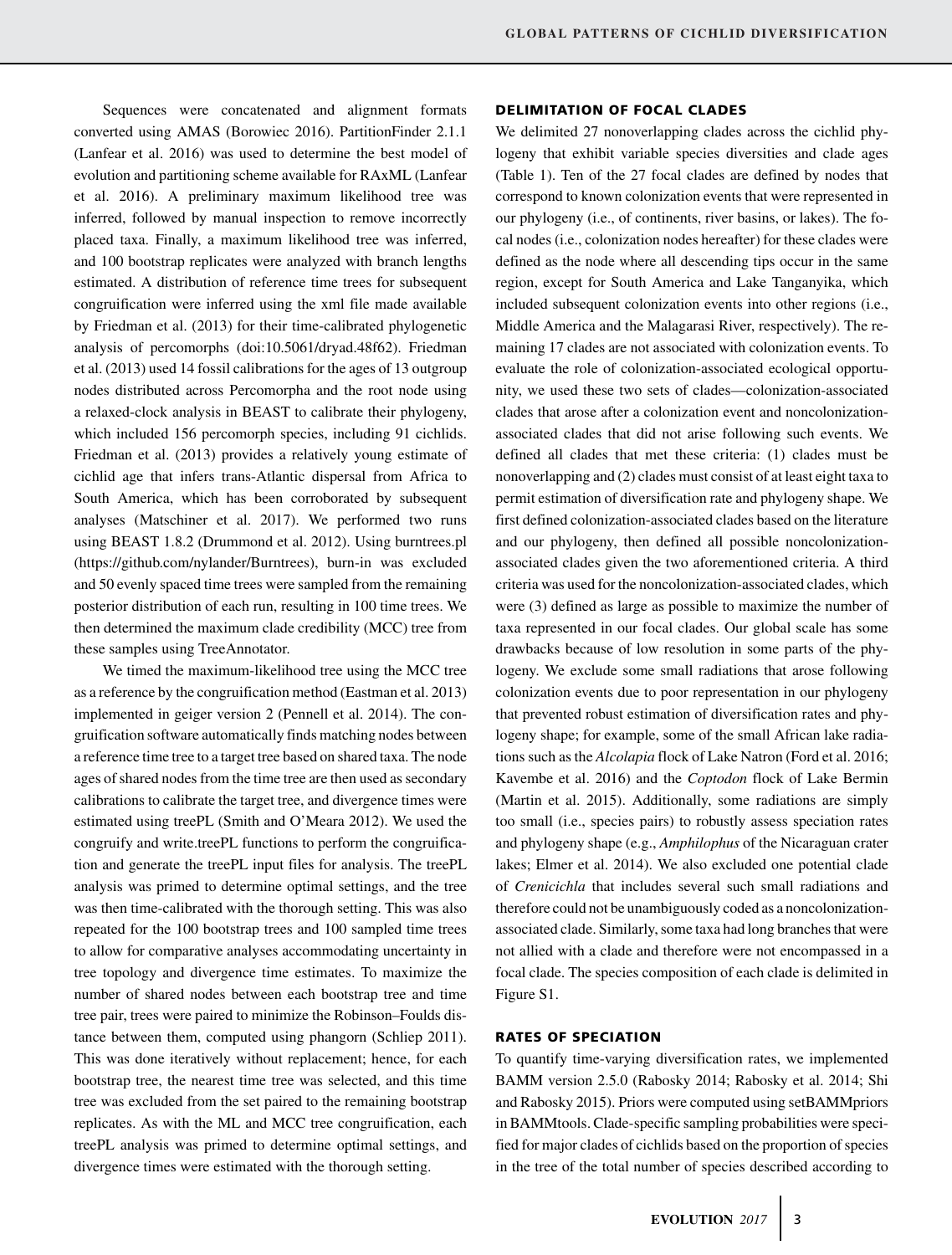| Clade                           | N   | Abbreviation | Lineage              | Region/ecosystem     | Age $(My)$ | $\lambda^*$ | $\psi$   | η     |
|---------------------------------|-----|--------------|----------------------|----------------------|------------|-------------|----------|-------|
| $A$ <i>pistogramma</i> + allies | 16  | Api          | Geophagini           | South America        | 23.524     | 7.082       | $-0.027$ | 1.585 |
| $Bathy bates + allies$          | 13  | Bat          | <b>Unnamed</b> clade | Lake Tanganyika      | 4.751      | 5.725       | 1.686    | 1.064 |
| Cichlasomatini                  | 48  | Cich         | Cichlasomatini       | South America        | 21.136     | 8.179       | 0.295    | 1.756 |
| Cichlini                        | 14  | Cic          | Cichlini             | South America        | 6.383      | 5.646       | $-0.015$ | 1.395 |
| $Chromidotilapia + allies$      | 8   | Chr          | Chromidotilapiini    | West Africa          | 17.965     | 5.710       | $-0.129$ | 1.036 |
| $Coptodon + \text{allies}$      | 26  | Cop          | Unamed clade         | Africa/Middle East   | 11.370     | 6.752       | 0.874    | 1.733 |
| $Cyphotilapia + allies$         | 12  | Cyph         | <b>Unnamed</b> clade | Lake Tanganyika      | 5.253      | 5.227       | 0.423    | 1.097 |
| $Cyprichromis + allies$         | 19  | Cyp          | Cyprichromini        | LakeTanganyika       | 5.534      | 5.581       | 0.088    | 1.661 |
| Ectodini                        | 30  | Ect          | Ectodini             | Lake Tanganyika      | 5.941      | 6.248       | 0.069    | 1.797 |
| Etroplinae                      | 12  | Etr          | Etroplinae           | India/Madagascar     | 29.075     | 6.768       | 1.070    | 1.310 |
| $Geophagus + \text{allies}$     | 26  | Geo          | Geophagini           | South America        | 23.056     | 7.715       | 0.359    | 1.706 |
| Hemichromis $+$ allies          | 12  | Hem          | <b>Unnamed</b> clade | <b>West Africa</b>   | 20.544     | 6.608       | 0.776    | 1.684 |
| Lamprologini                    | 84  | Lam          | Lamprologini         | Lake Tanganyika      | 6.0358     | 7.353       | $-0.300$ | 1.969 |
| $Mesonauta + allies$            | 12  | Mes          | Heroini              | South America        | 10.032     | 5.885       | 0.254    | 1.750 |
| $Oreochromis + allies$          | 21  | Ore          | Oreochromini         | Africa/Middle East   | 5.437      | 5.988       | 0.808    | 1.282 |
| Ptychochrominae                 | 10  | Pty          | Ptychochrominae      | Madagascar           | 18.120     | 6.890       | 2.157    | 1.935 |
| Serranochromis + allies         | 30  | Ser          | Haplochromini        | South/Central Africa | 4.943      | 6.149       | 0.719    | 1.583 |
| Amphilophines*                  | 45  | Amp          | Heroini              | Middle America       | 10.759     | 7.248       | 0.824    | 1.873 |
| Herichthyines*                  | 65  | Her          | Heroini              | Middle America       | 10.861     | 7.773       | 0.397    | 2.156 |
| Crenicichla lacustris*          | 19  | <b>Cre</b>   | Geophagini           | La Plata Basin       | 10.025     | 6.329       | 0.618    | 1.144 |
| Malawian super flock*           | 147 | Mal          | Haplochromini        | Lake Malawi          | 1.833      | 6.717       | 1.045    | 4.986 |
| Nanochromis*                    | 11  | Nan          | Chromidotilapiini    | Congo River          | 11.645     | 5.917       | 1.281    | 1.563 |
| Orthochromis*                   | 8   | Ort          | Haplochromini        | Malagarasi River     | 4.552      | 4.790       | 1.439    | 1.060 |
| Steatochromis*                  | 8   | <b>Ste</b>   | Tilapiini            | Congo River          | 3.796      | 4.531       | 0.259    | 1.002 |
| $Stomatepia + allies*$          | 11  | Sto          | Oreochromini         | Lake Barombi Mbo     | 0.633      | 2.994       | 0.090    | 1.192 |
| Tropheini*                      | 21  | Tro          | Haplochromini        | Lake Tanganyika      | 3.404      | 5.454       | $-0.119$ | 1.313 |
| Victorian super flock*          | 49  | Vic          | Haplochromini        | Lake Victoria        | 1.561      | 3.782       | 0.247    | 1.151 |

**Table 1.** Clades used to evaluate the influence of ecological opportunity on the shape of phylogenies.

**Asterisks denote clades that were considered to have incurred ecological opportunities associated with colonization events. Abbreviations correspond to those used in Figure 3.**

[www.cichlidae.com](http://www.cichlidae.com) (accessed May 2016). Four chains were run with 100 M generations. Markov chain Monte Carlo (MCMC) parameters and event data were sampled every 20,000 generations. We discarded the first 10% of the run as burn-in. We used the BAMMtools package to compute and visualize the highest a posteriori credible shift configurations, marginal odds ratios of a shift occurring for all branches, rates through time across cichlids and for major clades, compute Bayes factors (BFs) for the number of shifts, and to compare the prior and posterior distributions of shifts. The posterior distribution of the number of rate shifts can depend upon the prior (Moore et al. 2016); therefore, we emphasize the marginal odds ratios BF for each shift and BF for the number of shifts, which are statistics that are computed by explicitly comparing the prior and posterior to evaluate evidence for the presence of each shift and number of shifts (Rabosky et al. 2017).

To assess the influence of colonization-associated ecological opportunity on the distribution of rate shifts across the cichlid phylogeny, we compared the marginal odds ratios of shifts at 11 nodes that correspond with colonization events and nodes that

do not correspond to colonization events. Colonization nodes were defined to capture major biogeographic shifts during the evolutionary history of cichlids. These 11 nodes include the crown of each of the 10 aforementioned colonization-associated clades (Table 1) and the node corresponding with the initial colonization of Lake Tanganyika. A shift to a new diversification rate regime may not be coincident with a colonization event, but rather occur after some degree of lag following the colonization event (Burress et al. 2016); therefore, we also included the two subsequent descendant nodes for each colonization node, as well as each of their descendant nodes (up to four nodes, if they did not end in tips). This scheme can capture both immediate and delayed shifts to new rate regimes following each colonization event.

#### **RECONSTRUCTION OF PHYLOGENETIC SPACE**

We compared the shapes of the phylogenies of 27 focal clades (Table 1) using the RPANDA package, which allows for modelfree assessment of macroevolutionary patterns by summarizing information contained in trees (Morlon et al. 2016). In this pro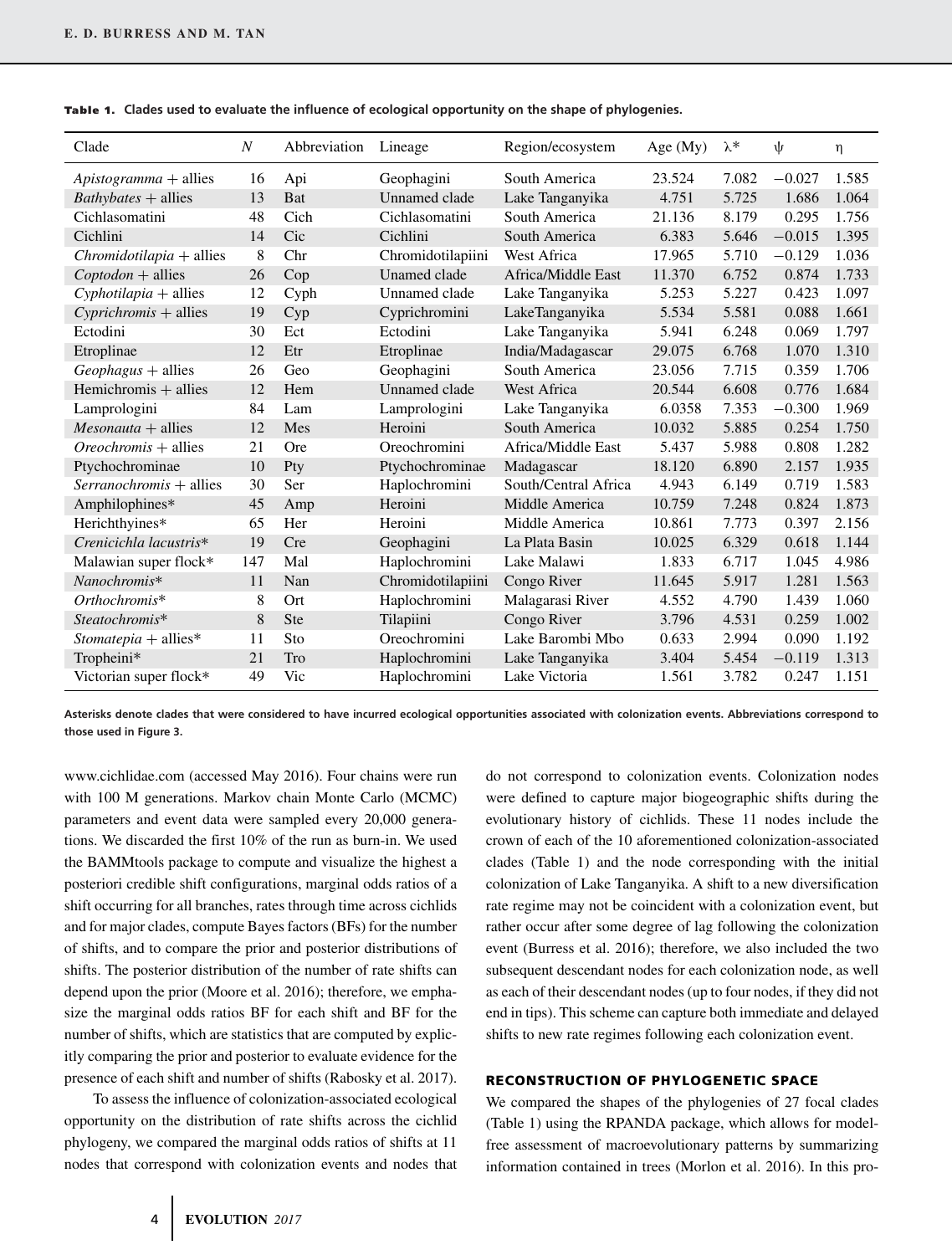cedure, spectral density profiles are calculated using information about tree shape from the evolutionary distances between nodes (Lewitus & Morlon 2016). These profiles include three summary statistics ( $\lambda^*$ ,  $\psi$ , and  $\eta$ ) that describe different aspects of tree shape. The ln-transformed principal eigenvalue  $(\lambda^*)$  describes the distance between nodes such that speciation-poor and speciation-rich regions of the tree correspond with longer and shorter distances, respectively. Therefore, smaller eigenvalues depict regions of the tree undergoing phylogenetic expansion. Skewness  $(\psi)$  indicates the stem-to-tip distribution of branching events. In other words, if the eigenvalues are disproportionately small or large, the phylogeny is comprised of primarily stemmy or tippy trees, respectively. Lastly, peak height (η) depicts the heterogeneity of branch lengths in the phylogeny such that low and high values indicate heterogeneous and homogeneous branch lengths, respectively.

We evaluated the structure of the 27 focal clades across phylogenetic space usingWard's minimum variance clustering. Clusters were evaluated using confidence intervals derived from 10,000 multiscale bootstrap resampling. Cluster analysis and *P* values were calculated using pvclust package (Suzuki & Shimodaira 2011). Approximately unbiased *P* values are between 0 and 1 and depict how strongly the cluster is supported by the data (Suzuki & Shimodaira 2011). Clusters were evaluated using  $\lambda^*$ ,  $\psi$ , and n.

Lineages often explore phylogenetic space over time (Lewitus & Morlon 2016); therefore, we tested relationships between clade age and λ∗, ψ, and η. Because these parameters describe the shape of regions of the cichlid phylogeny (i.e., the focal clades) rather than characteristics of the tips themselves and do not assume a model of evolution, we evaluated these relationships using a simple linear model. We determined if models were statistically significant by calculating effect sizes (correlation coefficient) and determining if 0 fell outside of the 95% confidence interval. For any significant models, we then evaluated the influence of ecological opportunity by testing for an interaction between ecological opportunity and clade age using analysis of covariance (ANCOVA). If present, we evaluated if interactions significantly improved the model using a drop test via the analysis of variance (ANOVA) function in R.

# *Results* **THE PHYLOGENY OF CICHLIDS**

We inferred the most densely sampled hypothesis to date of the cichlid phylogeny based on seven mitochondrial and 12 nuclear loci (Fig. S1). Consistent with previous family-wide analyses, we found poor node support along the backbone of the African clade as well as among species within the East African Great Lakes (Genner et al. 2007; McMahan et al. 2013; Friedman et al. 2013; Fig. S1). The major tribes were recovered

as monophyletic; however, most of the East African tribes had poor support (Fig. S1). The relationships among tribes were generally consistent with previous analyses of extant cichlids (Genner et al. 2007; McMahan et al. 2013; Friedman et al. 2013).

# **THE DISTRIBUTION OF RATE SHIFTS ACROSS THE PHYLOGENY**

The maximum shift credibility tree included nine core shifts (Fig. 1A). Shift configurations sampled in the posterior ranged from six to 18 shifts, with nine being the most sampled number of shifts (Fig. 1B). BFs indicate that seven is the most probable number of shifts, with a BF of 32.67 over six shifts (Table S2). Although the distribution of the number of shifts in the posterior was sensitive to the prior; the most probable number of shifts supported by BFs was robust to the number specified in the prior (Fig. S2). Seven rate shifts were still recovered as most probable when a prior of five shifts was used, whereas six shifts were recovered as most probable using a prior of 10 shifts based on BFs (Fig. S2). Due to the size of the tree and thus many potential shift configurations, no shift configurations were frequently sampled (Fig. S3). For example, the nine most frequently sampled shift configurations from the 95% credible shift set included configurations that had seven to 12 shifts and represent only 0.018% of the sampled shift configurations; however, the approximate location of most shifts were conserved such that they merely alternated around sequential nodes (Fig. S3). Thus, despite the low frequency of any particular shift configuration, the shift locations are consistent among configurations. Diversification rates through time began gradually increasing approximately 12 Mya and then exponentially increased over the last 1 My (Fig. 1C). The distribution of diversification rates across the phylogeny was highly skewed such that most rates were relatively slow and fast rates occurred mostly in isolated bouts (Fig. 1D).

## **THE RELATIVE RATES OF DIVERSIFICATION OF THE FOCAL CLADES**

The distribution of core rate shifts across the phylogeny corresponds with colonization events (Fig. 1E) and the rate shifts with the highest marginal odds ratios are conspicuously associated with a handful of lineages, namely the Geophagini, Heroini, Oreochromini, and the Malawian and Victorian super flocks (Fig. 1F). By far, the fastest and most exponentially increasing diversification rates occur within the lineages that arose with the African Lakes Malawi, Victoria, and Barombi Mbo (Fig. S4). Three river-dwelling clades also exhibit diversification rates that markedly increase over time, albeit at distinctly slower rates than their lake-dwelling counterparts. These include the heroine clade distributed throughout Middle America, the *Crenicichla lacustris* clade distributed throughout subtropical South America, and the *Serranochromis* clade distributed throughout Southern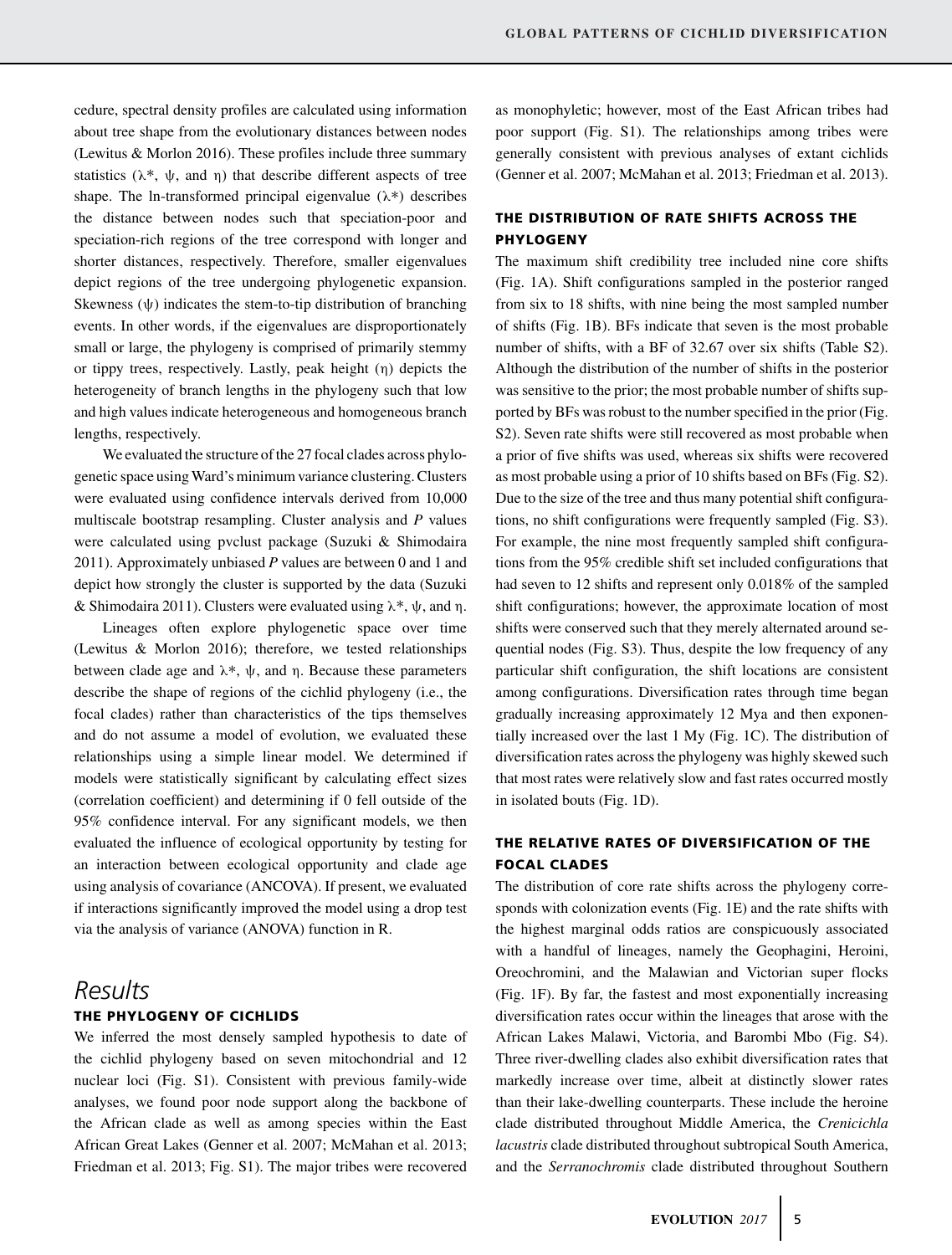

**Figure 1. Diversification rates across the cichlid phylogeny based on the maximum credibility shift set from BAMM analysis (A). Circles indicate the location of core rate shifts. Prior and posterior distributions of the number of rate shifts (B), diversification rate through time (C), and the distribution of rates (D) across the cichlid phylogeny. Major clades and colonization events are depicted in the adjacent phylogeny for reference (E). The marginal odds ratio tree with major clades color-coded (F).**

Africa (Fig. S4). In contrast, all Lake Tanganyikan clades (i.e., Bathybatini and allies, Ectodini, Lamprologini, and Tropheini) exhibit diversification rates that distinctly slow through time (Fig. S4).

### **THE DISTRIBUTION OF CLADES ACROSS PHYLOGENETIC SPACE**

The focal clades were widely distributed across phylogenetic space defined by  $\lambda^*$ ,  $\psi$ , and  $\eta$  (Fig. 2A) and varied in their degree of phylogenetic expansion, the relative stem-to-tip distribution of branching events, and heterogeneity of branch lengths. Most notably, the Lake Malawi super flock occupied a distinct region of phylogenetic space defined by high η values (Fig. 2A). Clades varied much more continuously along the  $\lambda^*$  and  $\psi$  axes. Clades associated with smaller λ∗ values depicting rapid phylogenetic expansion include the clades of Lakes Victoria and Barombi Mbo, whereas clades associated with higher  $\lambda^*$  values depicting slow phylogenetic expansion include the Tanganyikan Lamprologini and the Neotropical Cichlasomatini, Geophagini, and Heroini (Fig. 2A). The frequency distribution of spectral curves based on λ∗ values indicates high degrees of overlap among most clades, except for the handful of clades at each extreme (Fig. 2B). Clades associated with smaller  $\psi$  values depicting branching events skewed toward the stem include the Lamprologini, Tropheini,

and Chromidotilapiini, whereas clades associated with larger ψ values depicting branching events skewed toward the tips include the Ptychochrominae, *Bathybates* and allies, and *Orthochromis* clades (Fig. 2A).

Of the parameters that describe phylogenetic space, only  $\lambda^*$ values were significantly correlated with clade age (Fig. 3C) such that younger clades tend to exhibit more phylogenetic expansion (Fig. 2D). The focal clades were well distributed across  $\lambda^*$ and clade age values (Fig. 2D). Cluster analysis revealed wellsupported spatial structure in the distribution of the focal clades across phylogenetic space; however, there were no intuitive cases where clades from similar regions or ecosystems were clustered together (Fig. 2E).

## **THE INFLUENCE OF ECOLOGICAL OPPORTUNITY ON THE RATES AND SHAPE OF ADAPTIVE RADIATION**

The probability of a shift occurring at one of the 11 colonization nodes was significantly higher than the probability of a shift at another node (Fig. 3A). Likewise, the marginal odds ratios of rate shifts were 45.9 times higher, on average, for colonization nodes than for noncolonization nodes (Fig. 3B; Table S3). The shift with the highest marginal odds ratio, by far, was associated with the colonization of Lake Malawi (Fig. 1E and F; Table S4). In fact, there were highly probable shifts on the colonization node and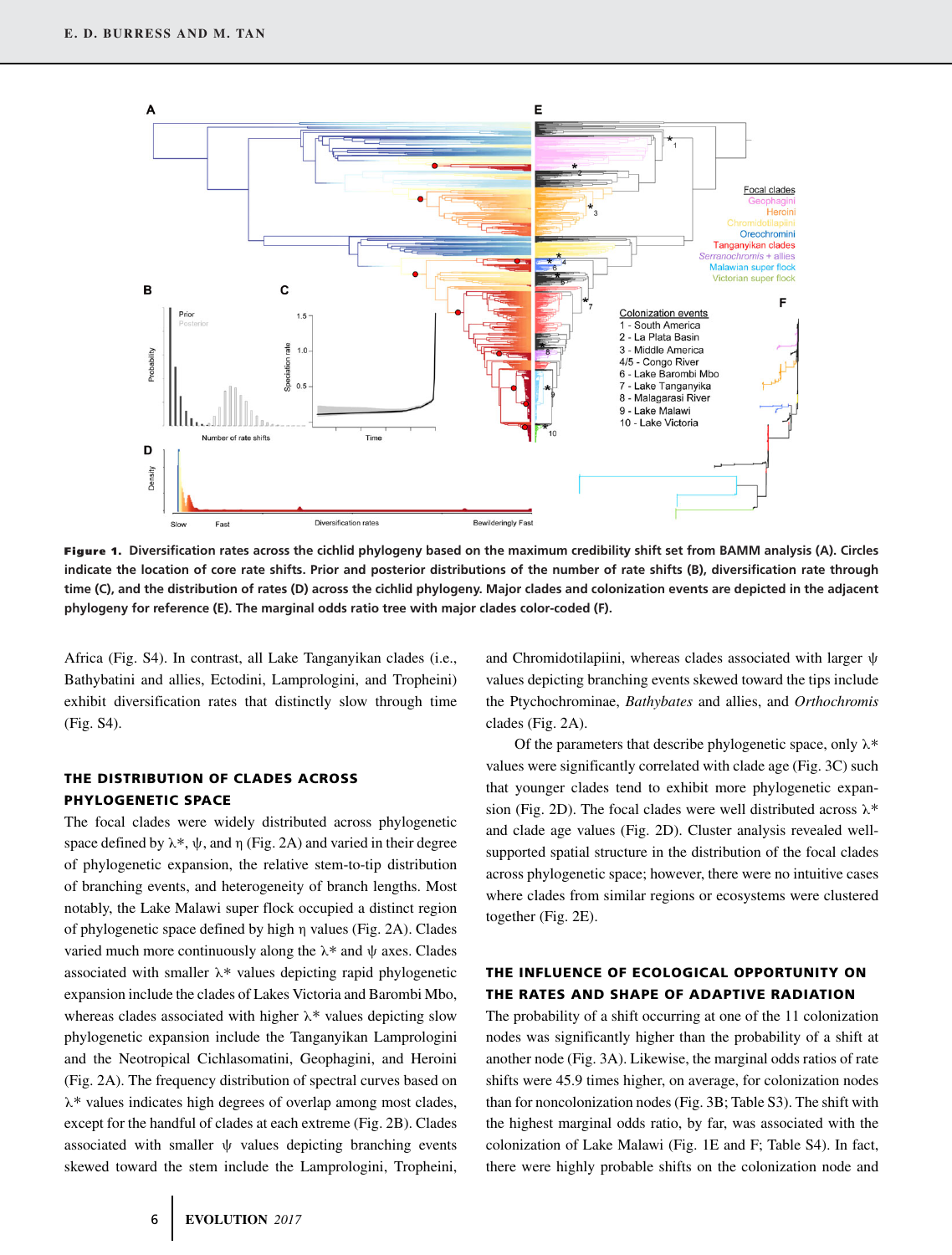

**Figure 2. The distribution of the focal clades across phylogenetic space defined by λ∗, ψ, and η (A). The distributions of ln-transformed eigenvalues (λ∗) among the focal clades (B). Effect sizes (***r* **± 95% confidence interval; Cl) calculated from the correlations between clade age and the parameters that describe phylogenetic space (C). The distribution of the focal clades across the relationship between clade age and ln-transformed eigenvalues (D). Hierarchical cluster analysis of the focal clades based parameters (λ∗, ψ, and η) that describe phylogenetic shape (E). See Table 1 for the clades that correspond to the abbreviations used in panel (E).**



**Figure 3. The role of ecological opportunity in the timing and shape of adaptive radiation. The probability of rate shifts at colonizationassociated nodes and other nodes (A). The marginal odds ratios of rate shifts at colonization-associated nodes and other nodes (B). The relationship between clade age and ln-transformed eigenvalues (λ∗) among colonization-associated clades and other clades (C). Effect sizes (***r* **± 95% CI) for these correlations are inset.**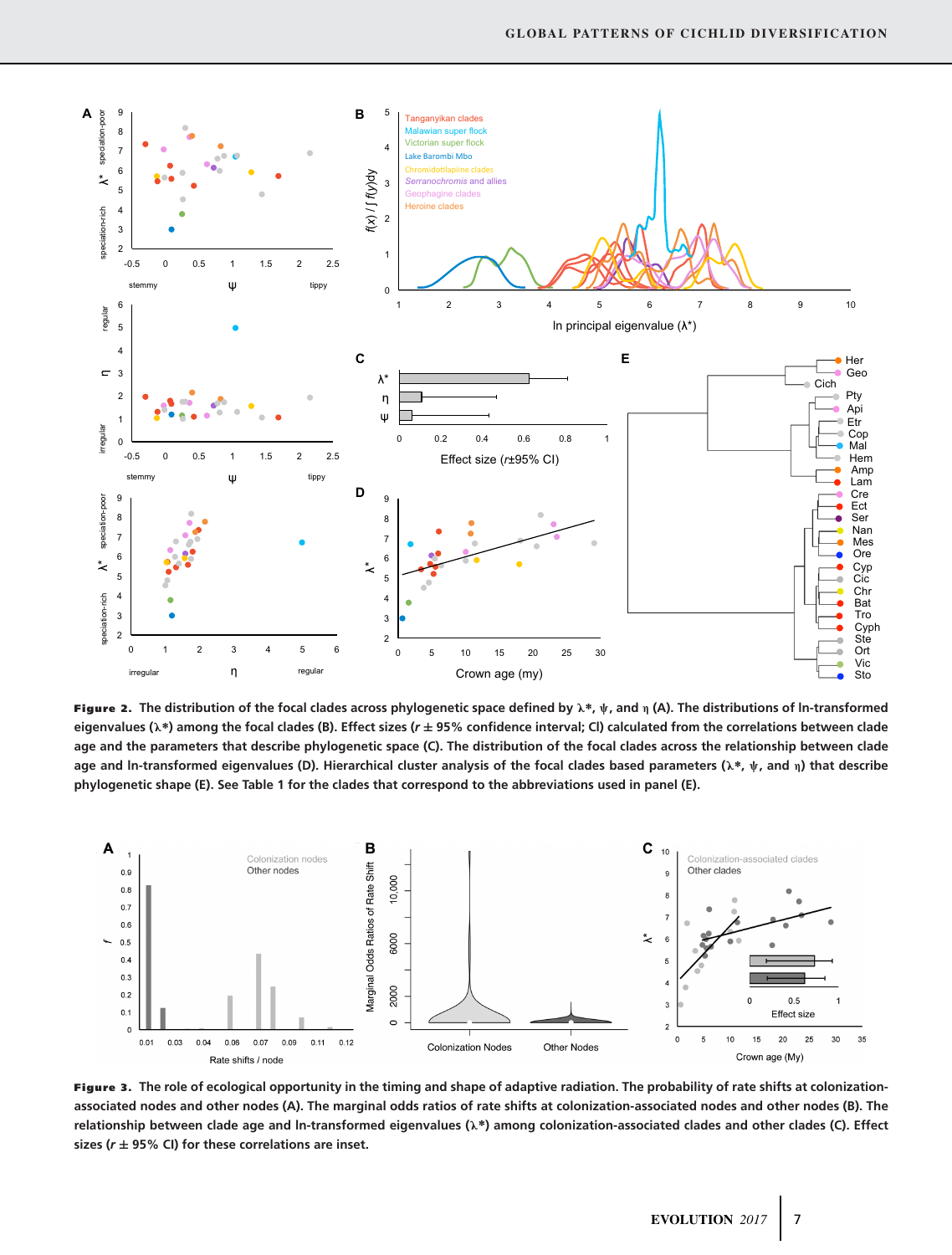descendant nodes (Table S4). Rate shifts associated with the colonization of Lakes Victoria, Tanganyika, Barombi Mbo, and the La Plata Basin also had high marginal odds ratios (Table S4). The highest marginal odds ratios were coincident with the colonization node for Lake Barombi and the La Plata Basin; however, in Lakes Victoria and Tanganyika, the highest marginal odds ratios occurred on a descendant node (Table S4). The rate shift coincident with the colonization of Middle America also had a high marginal odds ratio; however, the rate shift with the highest marginal odds ratio occurred on a descendant node following the colonization of South America and colonization of the Congo River by *Nanochromis* and *Steatocranus* (Table S4). In contrast, the secondary colonization of Lake Tanganyika by the Tropheini and colonization of the Malagarasi River by *Orthochromis* were not associated with a well-supported shift at the colonization nodes or their immediately descendant nodes (Table S4).

There was a significant positive relationship between lntransformed eigenvalues and clade age for both colonizationassociated and noncolonization-associated clades (Fig. 3C) such that younger clades exhibit more phylogenetic expansion than older clades (Lewitus & Morlon 2016); however, we found that there was a significant interaction between ecological opportunity (i.e., colonization- vs. noncolonization-associated clades) and their  $\lambda^*$  values ( $F = 7.629$ ;  $P = 0.014$ ; Fig. 3C; Table S5) such that clades that arose following colonization events explored phylogenetic space faster than other clades. A drop test indicated that including the interaction significantly improved the model  $(F =$ 7.629;  $P = 0.011$ ; Tables S6 and S7).

# *Discussion*

Ecological opportunity is considered one of the prominent features of adaptive radiation that may alter adaptive landscapes and therefore, evolutionary trajectories (Rabosky & Lovette 2008; Rabosky 2009a; Losos 2010; Yoder et al. 2010; Mahler et al. 2010). Ecological opportunity has been invoked to explain the rates and modes of diversification among adaptive radiations ranging from fishes, lizards, and birds, among others (Rabosky & Lovette 2008; Mahler et al 2010; Burress et al. 2016); however, the extent to which ecological opportunity influences broader adaptive radiations remains unclear (Slater 2015). We demonstrate that colonization-associated ecological opportunity has influenced the rates and modes of diversification and has led to the uneven distribution of extant taxa across the cichlid phylogeny.

The colonization of lakes has long been considered a major source of ecological opportunity for fishes by providing access to novel resources and physical dimensions relative to the marine or riverine conditions from which the colonists dispersed (Seehausen 2015; Burress 2015). Ecological diversification following lake colonization results in a few prodigious patterns across

along the benthic-to-pelagic habitat axis by stickleback and by cichlids is a major theme among glacial, crater, and rift lakes (Rundle et al. 2000; Hulsey et al. 2013; Elmer et al. 2014; Machado-Schiaffino et al. 2014). We found that bursts in diversification occurred following the colonization of Lakes Tanganyika, Malawi, and Victoria. Although Lake Tanganyika may have served as the cradle from which the entire East African radiations arose, their geographic dispersal involved a series of complex colonization events. For example, there were multiple invasions of Lake Tanganyika from riverine ancestors. The first gave rise to the Tanganyikan species flock and a subsequent colonization gave rise to the Tropheini (Salzburger et al. 2002). In contrast, Lake Malawi may have been colonized directly via dispersal from Lake Tanganyika (Salzburger et al. 2002; Joyce et al. 2011). Lastly, the Lake Victoria species flock may have arisen via hybridization between divergent riverine lineages (Meier et al. 2017). We also found evidence of a burst in diversification following the colonization of Lake Barombi Mbo, which is located near the Cameroonian coast. Similar to the resident assemblages of the East African Great Lakes, the Lake Barombi Mbo species flock also arose from riverine ancestors and may have a complex history of hybridization (Martin et al. 2015). There are clear themes associated with the colonization of lakes by cichlids. Namely, colonization-associated ecological opportunity results in bursts in diversification, ecological differentiation along the benthic-topelagic habitat axis, and complex instances of repeated gene flow (Joyce et al. 2011; Hulsey et al. 2013; Martin et al. 2015; Meier et al. 2017). Ecosystem size may ultimately constrain the degree to which in situ diversification unfolds such that larger lakes may provide more ecological opportunity (Wagner et al. 2014).

disparately related groups. For example, repeated diversification

The evolutionary implications of colonizing rivers are less clear than lakes. In general, riverine species flocks are far less common (Seehausen 2015). This pattern suggests that diversification tends to occur via vicariance among rivers rather than in situ. We assessed four colonization-associated riverine clades that represent all known riverine species flocks among cichlids (Salzburger et al. 2002; Schwarzer et al. 2011; Piálek et al. 2012); although, it is noteworthy that the *Orthochromis* clade may have arose in an ancient paleolake that subsequently dried (Joyce et al. 2005). We found support for rate shifts associated with three of these four clades. Also in contrast with lake-dwelling clades, there are fewer themes across the riverine clades. For example, *Crenicichla* exhibit a burst in diversification rates following the colonization of the La Plata Basin, particularly within the Paraná and Uruguay Rivers, and also exhibit dramatic trophic diversity, including the rise of parallel ecomorphs (Piálek et al. 2012; Burress et al. 2013; Piálek et al. 2015). Steatocranus and *Nanochromis* exhibit some ecomorpholocial diversity associated with specialization among different microhabitats in the lower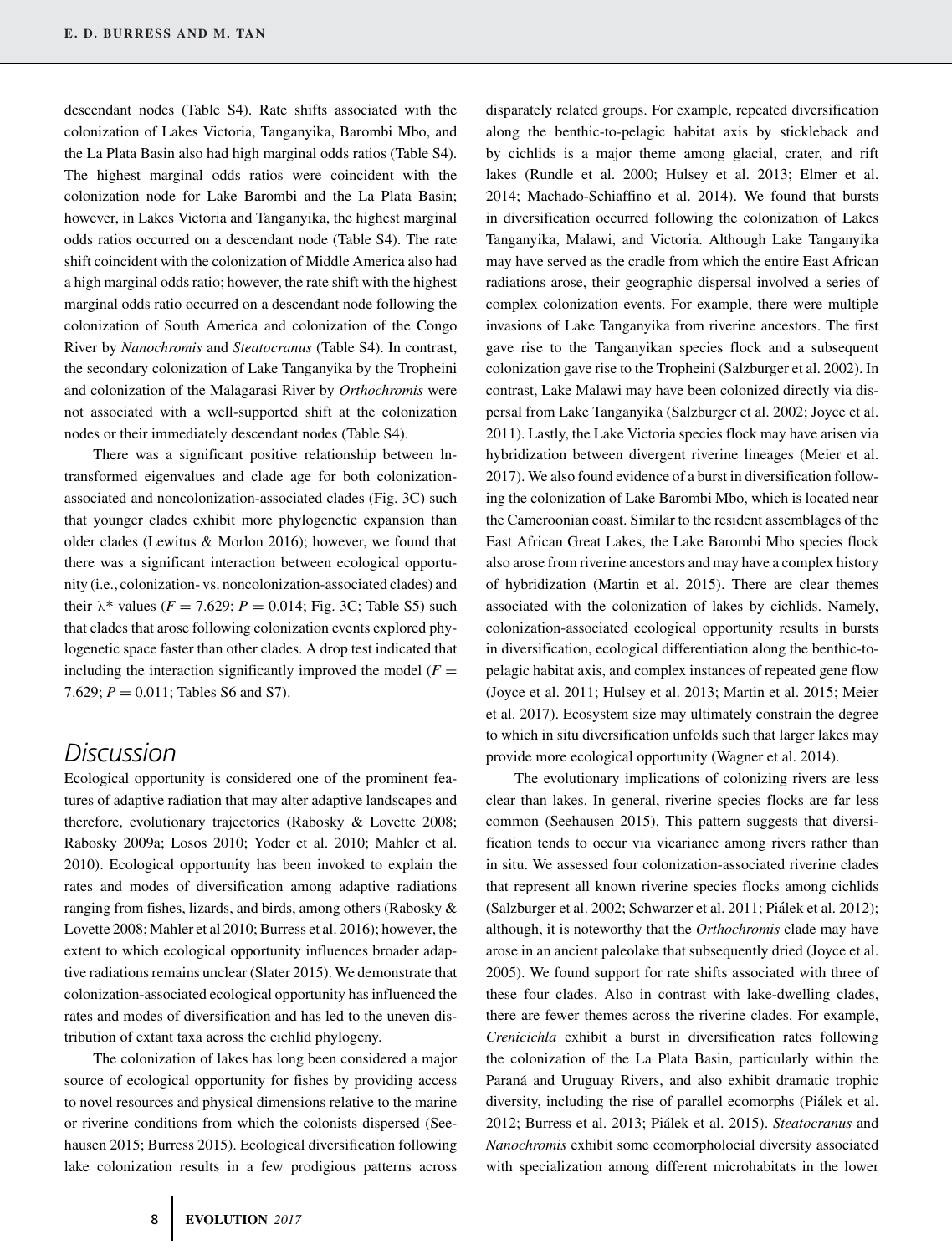Congo River (Schwarzer et al. 2011), whereas *Orthochromis* have not ecomorphologically diversified much within the Malagarasi River (Seegers and De Vos 1988). Therefore, the nature of adaptive radiation following the colonization of rivers is variable and may be strongly constrained by the history of each lineage. For example, *Crenicichla* already colonized a novel functional region of the adaptive landscape characterized by high velocity ram feeding (López-Fernández et al. 2013), and thus may have been predisposed to exploiting any subsequent trophic-associated ecological opportunities. Alternatively, rivers themselves are heterogeneous and factors such as depth and habitat heterogeneity may constrain ecological opportunities for resident lineages. Disentangling the relative importance of intrinsic characteristics of the lineages and characteristics of the ecosystems in moderating or constraining adaptive radiations within rivers may be a fruitful topic for future research.

Many organisms have successfully colonized the Americas via trans-Atlantic dispersal from Africa, including freshwater fishes, reptiles, mammals, and plants (Lundberg 1993; de Quiroz 2005; Oaks 2011; Beaulieu et al. 2013). For cichlids, the active nature of this colonization event is a relatively recent paradigm shift from the long-held hypothesis of Gondwanan vicariance (Genner et al. 2007; Friedman et al. 2013; Matschiner et al. 2017). Cichlids likely used a combination of island hopping, dilute surface water from the outflow of a large river system such as the present-day Congo River, as well as some salinity tolerance to successfully colonize freshwaters separated by marine environments (Friedman et al. 2013 and references therein). Likewise, the subsequent colonization of Middle America from South America likely occurred via a combination of land bridges and island hopping through the Greater Antilles (Říčan et al. 2013; Tagliacollo et al. 2017). Both of these continental scale colonization events corresponded with bursts in diversification rates, albeit generally less probable shifts than those associated with ecosystem-scale colonization events.

There were few unifying themes across the cichlid phylogeny such that diversification rates were heterogeneous and cladespecific phylogenetic shape was highly variable, even among clades that have classically been associated (i.e., the East African Great Lakes; Kocher 2004; Seehausen 2015). One apparent unifying theme is the role that colonization-associated ecological opportunity has played during the evolutionary history of cichlid fishes. Colonization events, ranging from continental to ecosystem scale elicited bursts in diversification rates and altered the movement of clades across phylogenetic space. There were several other emergent patterns: (1) lake- and river-associated clades do not occupy distinct regions of phylogenetic space and (2) the most probable rate shifts are associated with ecosystemscale colonization events rather than continental scale events. Colonization-associated ecological opportunities may be responsible for much of the dramatic diversification rate heterogeneity

and phylogenetic imbalance that arose during the evolutionary history of cichlid fishes and has served as a catalyst for numerous adaptive radiations of cichlid fishes.

Cichlids have colonized and flourished within incredibly diverse and sometimes harsh environments, including hot, alkaline, and hypersaline conditions (Trewavas 1983; Ford et al. 2015; 2016; Kavembe et al. 2016), torrential streams (Alter et al. 2017), and abyssal conditions (Schobert et al. 2013; Hahn et al. 2017). Ecological opportunities that lineages capitalize upon (i.e., successful colonization events) are likely only a subset of those that arise. The strong correspondence between colonization events and bursts in diversification not only emphasizes the critical role that colonization-associated ecological opportunity played during the evolutionary history of cichlids, but also emphasizes the importance of any intrinsic traits that permitted cichlids to successfully colonize given the opportunity. Most notably, colonizing alkaline lakes, often from comparatively acidic rivers, or colonizing freshwater ecosystems after dispersing through marine environments, points toward a clear demand upon cichlid physiological systems. Hence, we pose the hypothesis that physiological plasticity and adaptability predisposed cichlids to capitalizing upon colonization opportunities that arose throughout their evolutionary history may be the principal factor in driving their bewildering diversity.

#### **AUTHOR CONTRIBUTIONS**

EDB conceived the study, performed analyses, and wrote the paper. MT performed analyses and provided revisions of the paper.

#### **ACKNOWLEDGMENTS**

We thank B. Morgan and the High Performance Computing oversight committee for access and assistance with the Center for Advanced Science Innovation and Commerce (CASIC) supercomputer at Auburn Univeristy, and R. A. Petit III and T. D. Read for access and assitance with computing at Emory Univeristy. J. Oaks kindly provided feedback on an earlier draft of this manuscript. Insight from two anonymous reviewers and an Editor improved this paper.

#### **DATA ARCHIVING**

Data are available from the Dryad Digital Repository: <https://doi.org/10.5061/dryad.nh539>

#### **LITERATURE CITED**

- Beaulieu, J. M., D. C. Tank, and M. J. Donoghue. 2013. A Southern Hemisphere origin for campanulid angiosperms, with traces of the break-up of Gondwana. BMC Evol. Biol. 13:80.
- Borowiec, M. L. 2016. AMAS: a fast tool for alignment manipulation and computing of summary statistics. PeerJ 4:e1660.
- Burress, E. D. 2015. Cichlid fishes as models of ecological diversification: patterns, mechanisms, and consequences. Hydrobiologia 748:7–27.
- Burress, E. D., A. Duarte, W. S. Serra, M. Loueiro, M. M. Gangloff, and L. Siefferman. 2013. Functional diversification within a predatory species flock. PLoS One 8:e80929.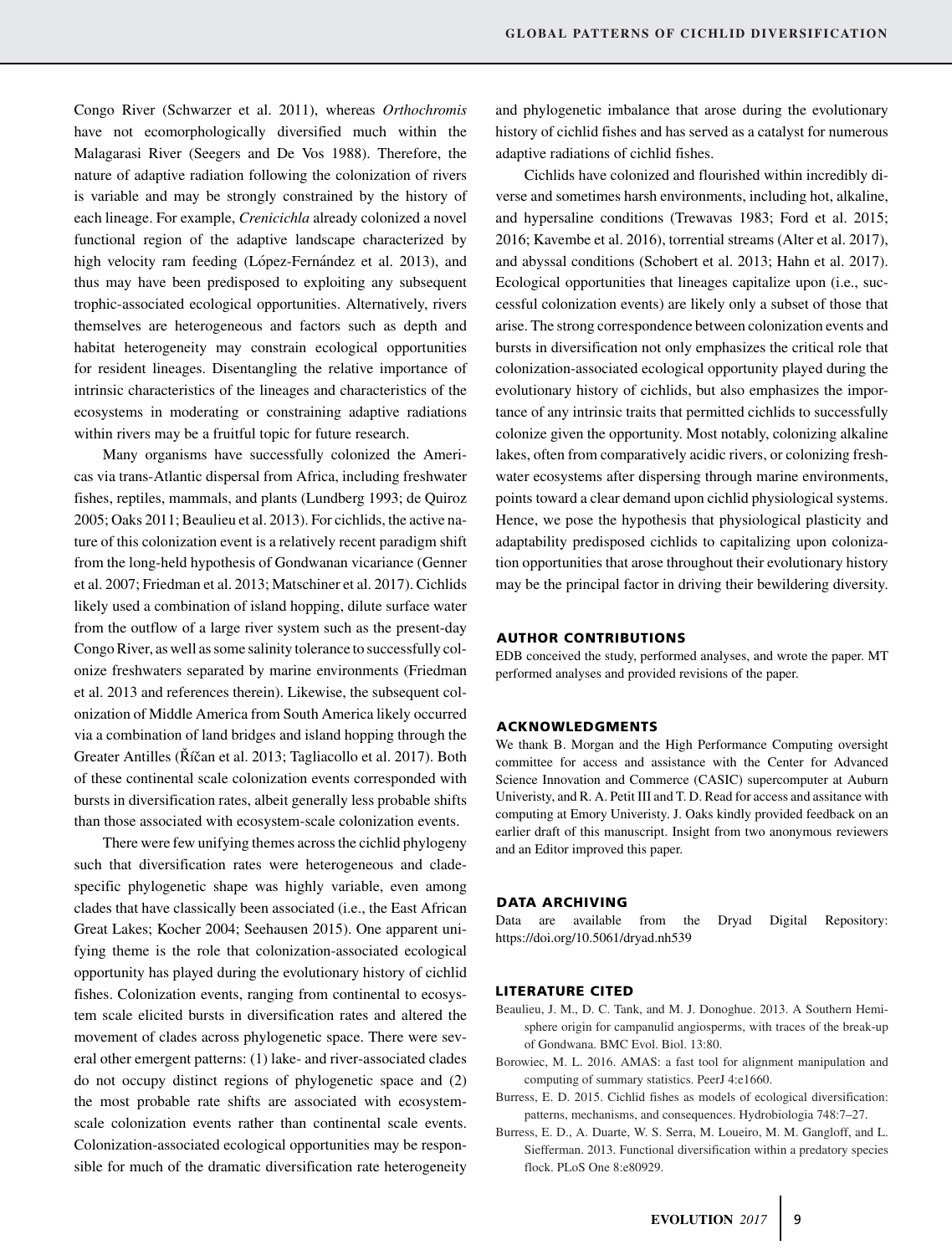- Burress, E. D., J. M. Holcomb, M. Tan, and J. W. Armbruster. 2016. Ecological diversification associated with the benthic-to-pelagic transition by North American minnows. J. Evol. Biol. 30:549–560.
- Chan, K. M., and B. R. Moore. 2002. Whole-tree methods for detecting differential diversification rates. Syst. Biol. 51:855–865.
- Drummond, A. J., M. A. Suchard, D. Xie, and A. Rambaut. 2012. Bayesian phylogenetics with BEAUti and the BEAST 1.7. Mol. Biol. Evol. 29:1969–1973.
- Eastman, J. M., L. J. Harmon, and D. C. Tank. 2013. Congruification: support for time scaling large phylogenetic trees. Methods Ecol. Evol. 4:688– 691.
- Elmer, K. R., S. Fan, H. Kusche, M. L. Spreitzer, A. F. Kautt, P. Franchini, and A. Meyer. 2014. Parallel evolution of Nicaraguan Crater lake cichlid fishes via non-parallel routes. Nat. Commun. 5.
- Foote, M. 1994. Morphological disparity in Ordovician-Devonian crinoids and the early saturation of morphological space. Paleobiology 20:320–344.
- Ford, A. G., K. K. Dasmahapatra, L. Rüber, K. Gharbi, T. Cezard, and J. J. Day. 2015. High levels of interspecific gene flow in an endemic cichlid fish adaptive radiation from an extreme lake environment. Mol. Ecol. 24:3421–3440.
- Ford, A. G., L. Ruber, J. Newton, K. K. Dasmahapatra, J. D. Balarin, K. Bruun, ¨ and J. J. Day. 2016. Niche divergence facilitated by fine-scale ecological partitioning in a recent cichlid fish adaptive radiation. Evolution 70:2718–2735.
- Friedman, M., B. P. Keck, A. Dornburg, R. I. Eytan, C. H. Martin, C. D. Hulsey, P. C. Wainwright, and T. J. Near. 2013. Molecular and fossil evidence place the origin of cichlid fishes long after Gondwanan rifting. Proc. R. Soc. B. 280:20131733.
- Genner, M. J., O. Seehausen, D. H. Lunt, D. A. Joyce, P. W. Shaw, G. R. Carvalho, and G. F. Turner. 2007. Age of cichlids: new dates for ancient lake fish radiations. Mol. Biol. Evol. 24:1269–1282.
- Hahn, C., M. J. Genner, G. T. Turner, and D. A. Joyce. 2017. The genomic basis of adaptation to the deep water twilight zone in Lake Malawi cichlid fishes. bioRxiv 102830.
- Harmon, L. J., J. B. Losos, T. Jonathan Davies, R. G. Gillespie, J. L. Gittleman, W. B. Jennings, K. H. Kozak, M. A. McPeek, F. Moreno-Roark, T. J. Near, et al. 2010. Early bursts of body size and shape evolution are rare in comparative data. Evolution 64:2385–2396.
- Hughes, M., S. Gerber, and M. A. Wills. 2013. Clades reach highest morphological disparity early in their evolution. Proc. Natl. Acad. Sci. 110:13875–13879.
- Hulsey, C. D., R. J. Roberts, Y. H. Loh, M. F. Rupp, and J. T. Streelman. 2013. Lake Malawi cichlid evolution along a benthic/limnetic axis. Ecol. Evol. 3:2262–2272.
- Joyce, D. A., D. H. Lunt, R. Bills, and G. F. Turner. 2005. An extant cichlid fish radiation emerged in an extinct Pleistocene lake. Nature 435:90–95.
- Joyce, D. A., D. H. Lunt, M. J. Genner, G. F. Turner, R. Bills, and O. Seehausen. 2011. Repeated colonization and hybridization in Lake Malawi cichlids. Curr. Biol. 21:R108–R109.
- Kavembe, G. D., A. F. Kautt, G. Machado-Schiaffino, and A. Meyer. 2016. Eco-morphological differentiation in Lake Magadi tilapia, an extremophile cichlid fish living in hot, alkaline and hypersaline lakes in East Africa. Mol. Ecol. 25:1610–1625.
- Kirkpatrick, M., and M. Slatkin. 1993. Searching for evolutionary patterns in the shape of a phylogenetic tree. Evolution 47:1171–1181.
- Kocher, T. D. 2004. Adaptive evolution and explosive speciation: the cichlid fish model. Nature Rev. Genet. 5:288.
- Lanfear, R., P. B. Frandsen, A. M. Wright, T. Senfeld, and B. Calcott. 2016. PartitionFinder 2: new methods for selecting partitioned models of evolution for molecular and morphological phylogenetic analyses. Mol. Biol. Evol. 34:772–773.
- Lewitus, E., and H. Morlon. 2016. Natural constraints to species diversification. PLoS Biol. 14:e1002532.
- López-Fernández, H., J. H. Arbour, K. Winemiller, and R. L. Honeycutt. 2013. Testing for ancient adaptive radiations in Neotropical cichlid fishes. Evolution 67:1321–1337.
- Losos, J. B. 2010. Adaptive radiation, ecological opportunity, and evolutionary determinism: American Society of Naturalists EO Wilson Award address. Am. Nat. 175:623–639.
- Losos, J. B., and K. D. Queiroz. 1997. Evolutionary consequences of ecological release in Caribbean Anolis lizards. Biol. J. Linn. Soc. 61:459–483.
- Lundberg, J. G. 1993. African-South American freshwater fish clades and continental drift: problems with a paradigm. Pp. 156–199 *in* P. Goldblatt, ed., Biological relationships between Africa and South America. Yale Univ. Press, New Haven, CT.
- Machado-Schiaffino, G., A. F. Kautt, H. Kusche, and A. Meyer. 2015. Parallel evolution in Ugandan crater lakes: repeated evolution of limnetic body shapes in haplochromine cichlid fish. BMC Evol. Biol. 15:9.
- Mahler, D. L., L. J. Revell, R. E. Glor, and J. B. Losos. 2010. Ecological opportunity and the rate of morphological evolution in the diversification of Greater Antillean anoles. Evolution 64:2731–2745.
- Martin, C. H., J. S. Cutler, J. P. Friel, C. Dening Touokong, G. Coop, and P. C. Wainwright. 2015. Complex histories of repeated gene flow in Cameroon Crater lake cichlids cast doubt on one of the clearest examples of sympatric speciation. Evolution 69:1406–1422.
- Matschiner, M., Z. Musilová, J. M. Barth, Z. Starostová, W. Salzburger, M. Steel, and R. Bouckaert. 2017. Bayesian phylogenetic estimation of clade ages supports trans-Atlantic dispersal of cichlid fishes. Syst. Biol. 66:3–22.
- McMahan, C. D., P. Chakrabarty, J. S. Sparks, W. L. Smith, and M. P. Davis. 2013. Temporal patterns of diversification across global cichlid biodiversity (Acanthomorpha: Cichlidae). PLoS One 8:e71162.
- McPeek, M. A., and J. M. Brown. 2007. Clade age and not diversification rate explains species richness among animal taxa. Am. Nat. 169:E97–E106.
- Meier, J. I., D. A. Marques, S. Mwaiko, C. E. Wagner, L. Excoffier, and O. Seehausen. 2017. Ancient hybridization fuels rapid cichlid fish adaptive radiations. Nat. Commun. 8.
- Moore, B. R., S. Höhna, M. R. May, B. Rannala, and J. P. Huelsenbeck. 2016. Critically evaluating the theory and performance of Bayesian analysis of macroevolutionary mixtures. Proc. Natl. Acad. Sci. 113:9569–9574.
- Morlon, H., E. Lewitus, F. L. Condamine, M. Manceau, J. Clavel, and J. Drury. 2016. RPANDA: an R package for macroevolutionary analyses on phylogenetic trees. Methods Ecol. Evol. 7:589–597.
- Oaks, J. R. 2011. A time-calibrated species tree of Crocodylia reveals a recent radiation of the true crocodiles. Evolution 65:3285–3297.
- Pennell, M. W., J. M. Eastman, G. J. Slater, J. W. Brown, J. C. Uyeda, R. G. FitzJohn, M. E. Alfaro, and L. J. Harmon. 2014. geiger v2. 0: an expanded suite of methods for fitting macroevolutionary models to phylogenetic trees. Bioinformatics 302216–2218.
- Piálek, L., O. Říčan, J. Casciotta, A. Almirón, and J. Zrzavý. 2012. Multilocus phylogeny of Crenicichla (Teleostei: Cichlidae), with biogeography of the C. lacustris group: species flocks as a model for sympatric speciation in rivers. Mol. Phylogenet. Evol. 62:46–61.
- Piálek, L., K. Dragová, J. Casciotta, A. Almirón, and O. Ríčan. 2015. Description of two new species of *Crenicichla* (Teleostei: Cichlidae) from the lower Iguazú River with a taxonomic reappraisal of *C. iguassuensis*, *C. tesay* and *C. yaha*. Historia Natural 5:5–27.
- de Quiroz, A. 2005. The resurrection of oceanic dispersal in historical biogeography. Trends Ecol. Evol. 20:68–73.
- Rabosky, D. L. 2009a. Ecological limits and diversification rate: alternative paradigms to explain the variation in species richness among clades and regions. Ecol. Lett. 12:735–743.